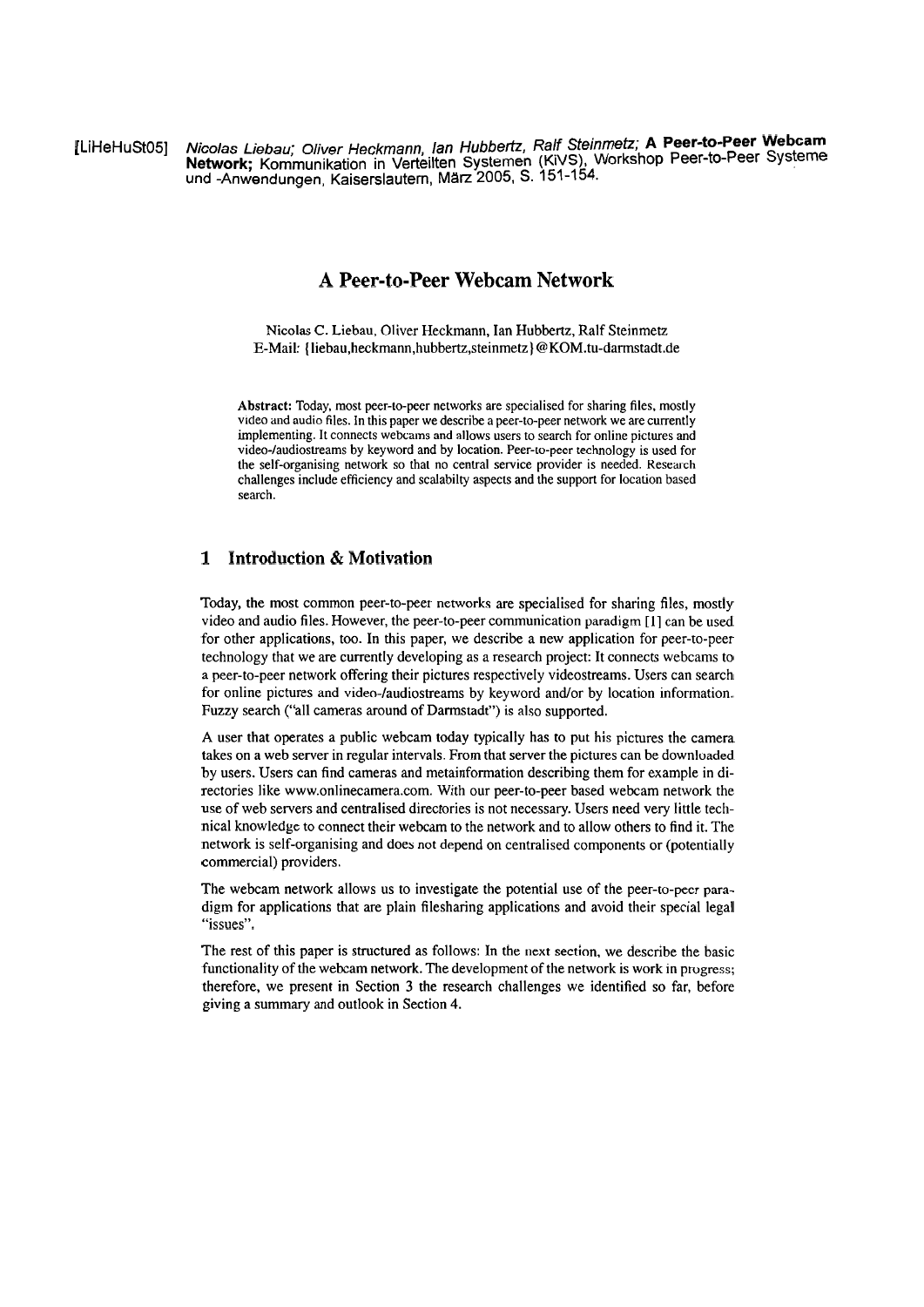# **2 Functionality**

The webcam network consists of two different types of nodes that are described next before we list the functionality planned for the network.

### **2.1 Application Types**

The webcam network is a stmctured peer-to-peer network formed by two types of nodes:

- Consumer nodes are nodes that are searching for cameras and that download pictures from the found cameras.
- Producer nodes offer images/videos from webcams. Although the main goal is to display live pictures from a webcam, for the application a webcam is only one possible image source. Other sources can easily **be** used, e.g. an irnage archive. The image archive is not only a potential producer node, it should also be able to store local or remote images and thus act as an additional consumer at the same time. Beside webcams and an archive, digital cameras, e.g. build into a mobile phone, could also be an interesting image source. The mobile client is logged into the network and updates its actual coordinates regularly. If an image is requested via the network, the client could show a message to the user asking him to take a photo.

#### **2.2 Basic Features**

The application supports the following features:

- Search for webcams based on keywords and/or by location (GPS coordinates or city names). A fuzzy search ("in the area of") is also supported.
- Access found webcams to download images, trigger taking a new picture and to stream video.

Advanced features considered for later versions include:

- Some webcam offer a control channel, e.g. for tuming the camera or zooming. The control of the camera could thus be handed to remote peers.
- Event based search: People might be interested in searching for pictures of a specific event. An event maps to a specific location and time. Various ways exist to build an event database within the network. There could be an extemal event database - or more preferably, the database could be distributed over the P2P network, administered by the users of the network.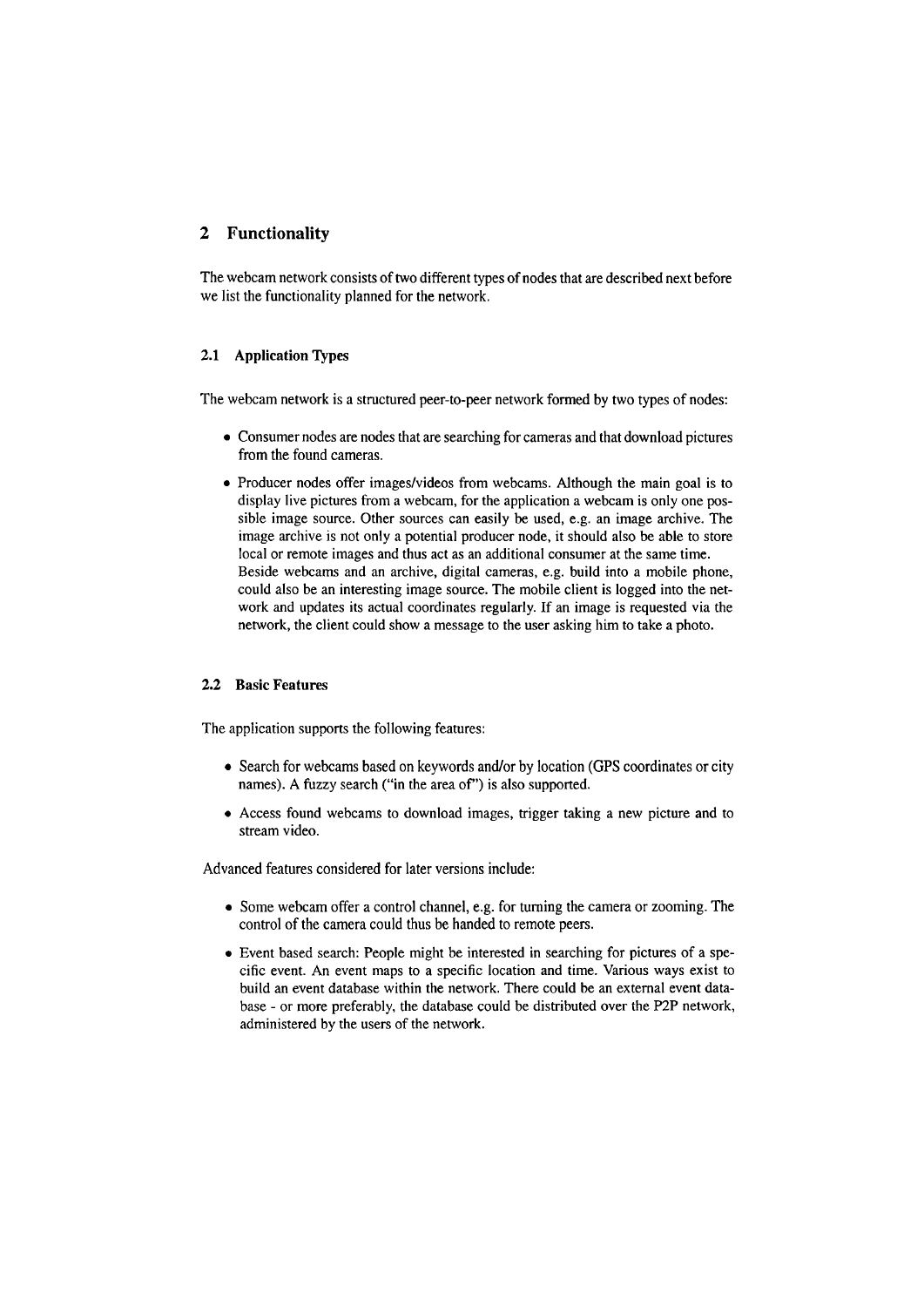

Abbildung I: Prototype of the Consumer Application (Screenshot)

Anonyrnity: As it is possible to track the location of mobile nodes it is necessary for mobile clients to be able to log into the network anonymously. Therefore they could generate a random User **ID** every time they log in.

## **2.3 Realisation**

The first prototype of our application runs under Linux and Windows. It is written in Java and based on JXTA **[2].** Other peer-to-peer frameworks like e.g. **[3]** will be considered to a later state of the development too, depending on the performance evaluation of the prototype.

A screenshot of the consumer user interface as implemented in the current prototype is shown in Figure 1.

# **3 Challenges**

One research challenge is to structure the peer-to-peer network in a way that efficiently allows fuzzy location based search. At the Same time, a text-based keyword search with wildcards must be supported. We plan to use GPS coordinates for the location and to support a decentral lookup-service where users can map city names etc. to GPS coordinates, so that no central server or database is necessary.

A flexible metadata scheme is necessary to describe the cameras, their positions, what they are pointing at. Figure **2** shows the Webcam Advertisement of the current JXTAbased implementation. It includes description fields that can contain XML documents to describe further details in a structured manner.